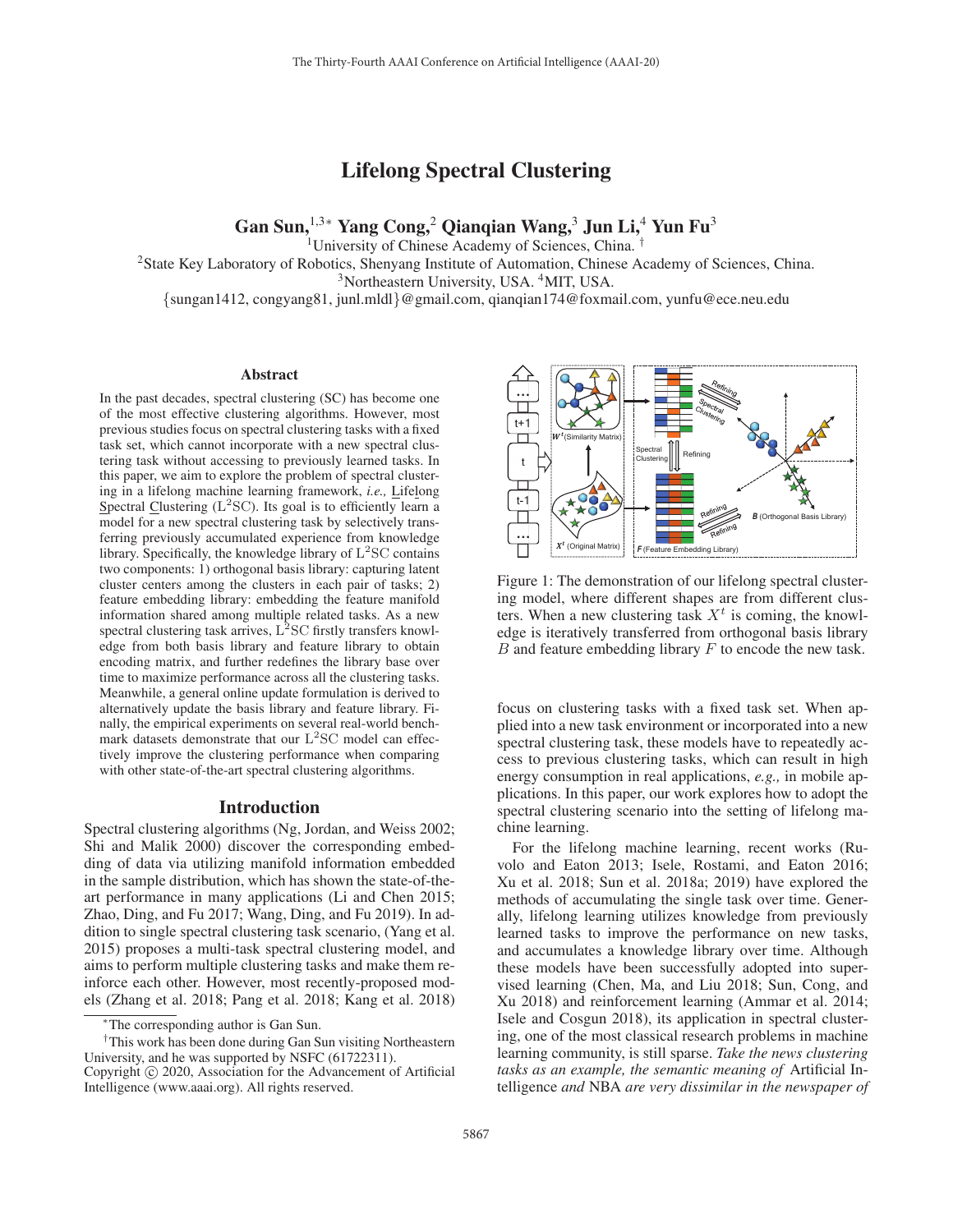*year 2010, and should be divided into different clusters. The clustering task of year 2010 can thus contribute to the clustering task of year 2020 in a never-ending perspective, since the correlation information between* Artificial Intelligence *and* NBA *of year 2020 is similar with that in year 2010.*

Inspired by the above scenario, this paper aims to establish a lifelong learning system with spectral clustering tasks, *i.e.,* lifelong spectral clustering. Generally, the main challenges among multiple consecutive clustering tasks are as follows: 1) Cluster Space Correlation: the latent cluster space should be consistent among multiple clustering tasks. For example, for the news clustering task, the cluster centers in year 2010 can be {Business, Technology, Science, etc}, while the cluster centers in year 2020 are similar to that in year 2010; 2) Feature Embedding Correlation: another correlation among different clustering tasks is feature correlation. For example, in consecutive news cluster tasks, the semantic meaning of *Artificial Intelligence* are very similar in year 2010 and year 2020. Thus, the feature embedding of *Artificial Intelligence* should be same for these two tasks.

To tackle the challenges above, as shown in Figure 1, we propose a Lifelong Spectral Clustering (*i.e.,* L<sup>2</sup>SC) model by integrating cluster space and feature embedding correlations, which can achieve never-ending knowledge transfer between previous clustering tasks and later ones. To achieve this, we present two knowledge libraries to preserve the common information among multiple clustering tasks, *i.e.,* orthogonal basis and feature embedding libraries. Specifically, 1) orthogonal basis library contains a set of latent cluster centers, *i.e.,* each sample of cluster tasks can be effectively assigned to multiple clusters with different weights; 2) feature embedding library can be modeled by introducing bipartite graph co-clustering, which can not only discover the shared manifold information among cluster tasks, but also maintain the data manifold information of each individual task. When a new spectral clustering task is coming,  $L<sup>2</sup>SC$ can firstly encode the new task via transferring the knowledge of both orthogonal basis library and feature embedding library to encode the new task. Accordingly, these two libraries can be refined over time to keep on improving across all clustering tasks. For model optimisation, we derive a general lifelong learning formulation, and further optimize this optimization problem via applying an alternating direction strategy. Finally, we evaluate our proposed model against several spectral clustering algorithms and even multi-task clustering models on several datasets. The experimental results strongly support our proposed  $L^2SC$  model.

The novelties of our proposed  $L<sup>2</sup>SC$  model include:

- To our best knowledge, this work is the first attempt to study the problem of spectral clustering in the lifelong learning setting, *i.e.,* Lifelong Spectral Clustering  $(L<sup>2</sup>SC)$ , which can adopt previously accumulated experience to incorporate new cluster tasks, and improve the clustering performance accordingly.
- We present two common knowledge libraries: orthogonal basis library and feature embedding libray, which can simultaneously preserve the latent clustering centers and capture the feature correlations among different clustering

tasks, respectively.

• We propose an alternating direction optimization algorithm to optimize the proposed L2SC model efficiently, which can incorporate fresh knowledge gradually from online dictionary learning perspective. Various experiments show the superiorities of our proposed model in terms of effectiveness and efficiency.

### Related Work

In this section, we briefly provide a review on two topics: Multi-task Clustering and Lifelong Learning.

For the Multi-task Clustering (Zhang et al. 2018), the learning paradigm is to combine multi-task learning (Sun et al. 2017) with unsupervised learning, and the key issue is how to transfer useful knowledge among different clustering tasks to improve the performance. Based on this assumption, recently-proposed methods (Zhang et al. 2017; Huy et al. 2013) achieve knowledge transfer for clustering via using some sample from other tasks to form better distance metrics or  $K$ -nn graphs. However, these methods ignore employing the task relationships in the knowledge transfer process. To preserve task relationships, multitask Bregman clustering (MBC) (Zhang and Zhang 2011) captures the task relationships by alternatively update clusters among different tasks. For the spectral clustering based multi-task clustering, multi-task spectral clustering (MTSC) (Yang et al. 2015) take the first attempt to extend spectral clustering into multi-task learning. By using the intertask and intra-task correlations, a  $\ell_{2,p}$ -norm regularizer is adopted in MTSC to constrain the coherence of all the tasks based on the assumption that a low-dimensional representation is shared by related tasks. Then a mapping function is learned to predict cluster labels for each individual task.

For the Lifelong Learning, the early works on this topic focus on transferring the selective information from task cluster to the new tasks (Thrun and O'Sullivan 1996; Sun et al. 2018b), or transferring invariance knowledge in neural networks (Thrun 2012). In contrast, an efficient lifelong learning algorithm (ELLA) (Ruvolo and Eaton 2013) is developed for online learning multiple tasks in the setting of lifelong learning. By assuming that models of all related tasks share a common basis, each new task can be obtained by transferring knowledge from the basis. Furthermore, (Ammar et al. 2014) extends this idea into learn decision making tasks consecutively, and achieves dramatically accelerate learning on a variety of dynamical systems; (Isele, Rostami, and Eaton 2016) proposes a coupled dictionary to incorporate task descriptors into lifelong learning, which can enable performing zero-shot transfer learning. Since observed tasks in lifelong learning system may not compose an *i.i.d* samples, learning an inductive bias in form of a transfer procedure is proposed in (Pentina and Lampert 2015). Different from traditional learning models (Rannen Ep Triki et al. 2017), (Li and Hoiem 2016) proposes a learning without forgetting method for convolutional neural network, which can train the network only using the data of the new task, and retain performance on original tasks via knowledge distillation (Hinton, Vinyals, and Dean 2015), and train the network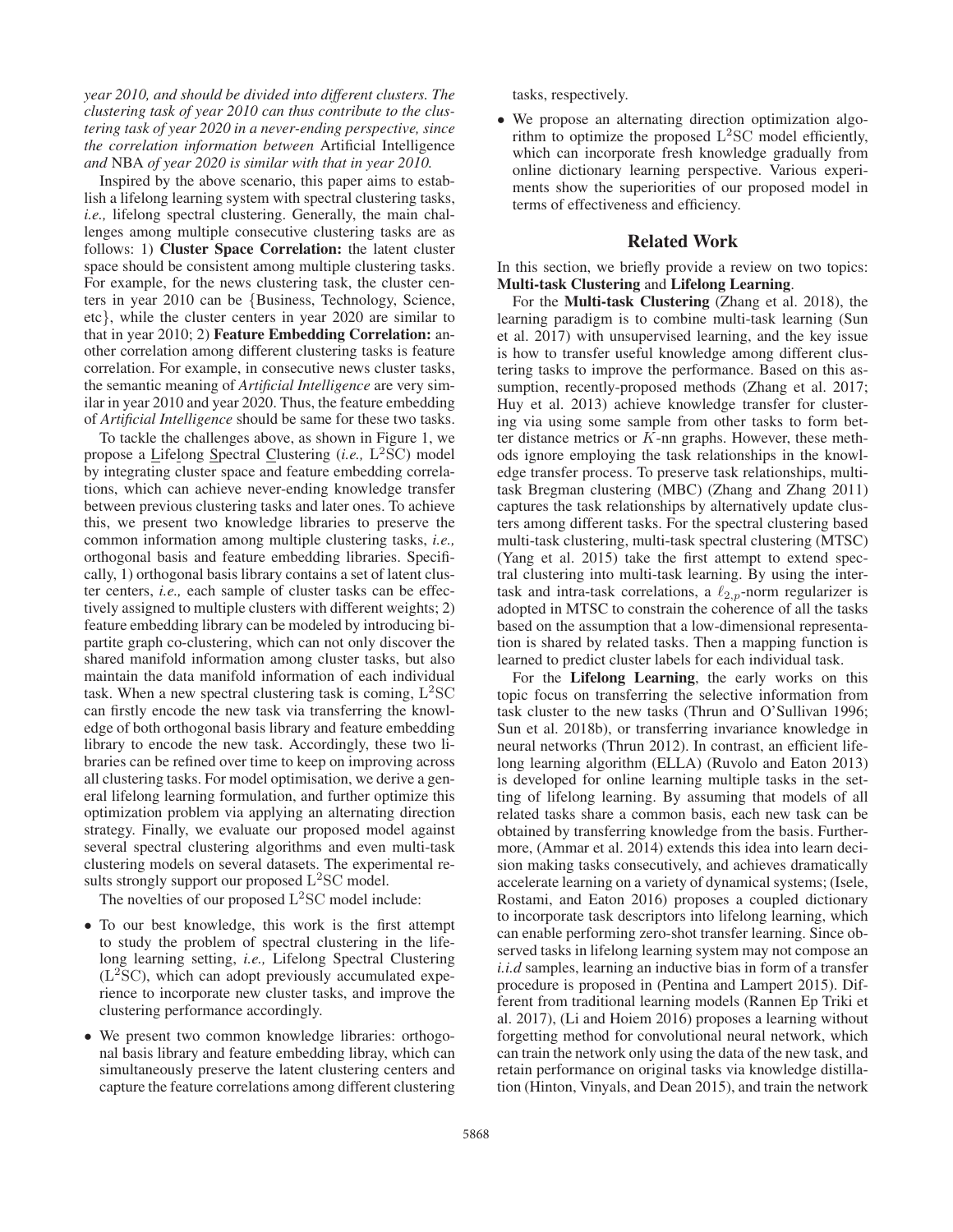using only the data of the new task. Among the discussion above, there is no works concerning lifelong learning in the spectral clustering setting, and our current work represents the first work to achieve lifelong spectral clustering.

## Lifelong Spectral Clustering  $(L<sup>2</sup>SC)$

This section introduces our proposed lifelong spectral clustering  $(L<sup>2</sup>SC)$  learning model. Firstly, we briefly review a general spectral clustering formulation for single spectral clustering task. Our  $L<sup>2</sup>SC$  model for lifelong spectral clustering task problem is then given.

### Revisit Spectral Clustering Algorithm

This subsection reviews a general spectral clustering algorithm with normalized cut. Given an undirected similarity graph  $G^t = \{X^t, W^t\}$  with a vertex set  $X^t \in \mathbb{R}^{d \times n_t}$  and an corresponding affinity matrix  $W^t \in \mathbb{R}^{n_t \times n_t}$  for the clustering task t, where d is the number of the features,  $n_t$  is the total number of data samples for the task  $t$ , each element  $w_{ij}^t$  in symmetric matrix  $W^t$  denotes the similarity between a pair of vertices  $(x_i^t, x_j^t)$ . The common choice for matrix  $W<sup>t</sup>$  can be defined as follows:

$$
w_{ij}^t = \begin{cases} \exp\left(-\frac{\left\|x_i^t - x_j^t\right\|^2}{2\sigma^2}\right), & \text{if } x_i^t \in \mathcal{N}(x_j^t) \text{ or } x_j^t \in \mathcal{N}(x_i^t) \\ 0, & \text{otherwise,} \end{cases}
$$

where  $\mathcal{N}(\cdot)$  is the function for searching K-nearest neighbors, and  $\sigma$  controls the spread of the neighbors. After applying the normalized Laplacian:

$$
K^{t} = (D^{t})^{-\frac{1}{2}} L^{t} (D^{t})^{-\frac{1}{2}} = I - (D^{t})^{-\frac{1}{2}} W^{t} (D^{t})^{-\frac{1}{2}}, (1)
$$

where  $D<sup>t</sup>$  is a diagonal matrix with the diagonal elements as  $D_{ii}^t = \sum_j W_{ij}^t (\forall i)$ . The final formulation of spectral clustering turns out to be the well-known normalized cut (Shi and Malik 2000), and can be expressed as:

$$
\max_{F^t} \operatorname{tr}((F^t)^\top K^t F^t), \quad s.t., (F^t)^\top F^t = I_k,\tag{2}
$$

where the optimal cluster assignment matrix  $F<sup>t</sup>$  can be achieved via the eigenvalue decomposition of matrix  $K^t$ . Based on the relaxed continuous solution, then the final discrete solution of  $F<sup>t</sup>$  can be obtained by spectral rotation or K-means, *e.g.*, the *j*-th element of  $f_i^t$  is 1, if the sample  $x_i^t$ is assigned to the  $j$ -th cluster; 0, otherwise.

#### Problem Statement

Given a set of m unsupervised clustering tasks  $\mathcal{T}^1, \ldots, \mathcal{T}^m$ , where each individual clustering task  $\mathcal{T}^t$  has a set of  $n_t$ training data samples  $X^t \in \mathbb{R}^{d \times n_t}$ , and the dimensionality of feature space is d. The original intention of multi-task spectral clustering method (Yang et al. 2015) is to uncover the correlations among all the clustering tasks, and predict the cluster assignment matrices  $\{F^t\}_{t=1}^m$  for each clustering task. However, learning incremental spectral clustering tasks without accessing to the previously-adopted clustering data is not considered in traditional single or multi-task spectral clustering models. In the setting of spectral clustering, a lifelong spectral clustering system encounters a series

of spectral clustering tasks  $\mathcal{T}^1, \ldots, \mathcal{T}^m$ , where each task  $\mathcal{T}^t$  is defined in Eq. (2), and intends to obtain new cluster assignment matrix  $F^t \in \mathbb{R}^{n_t \times k}$  for the task t. For convenience, this paper assume that the learner in this lifelong machine learning system do not know any information about clustering tasks, *e.g.,* the task distributions, the total number of spectral clustering tasks  $m$ , etc. When lifelong spectral clustering system receives a batch of data for some spectral clustering task t (either a new spectral clustering task or previously learning task  $t$ ) in each period, this system should obtain cluster assignment matrix of samples of encountered tasks. The goal is to obtain corresponding task assignment matrices  $F^1, \ldots, F^m$  such that: 1) Clustering Performance: each obtained assignment matrix  $F<sup>t</sup>$  should preserve the data configuration of the  $t$ -th task, and partition the new clustering task more accurate; 2) Computational Speed: in each clustering period, obtaining each  $F<sup>t</sup>$  should be faster than that among traditional multi-task spectral clustering methods; 3) Lifelong Learning: new  $F^{t}$ 's can be arbitrarily and efficiently added when the lifelong clustering system faces with new unsupervised spectral clustering tasks.

### The Proposed  $L^2SC$  Model

In this section, we introduce how to model the lifelong learning property and cross-task correlations simultaneously. Basically, there are two challenges in the  $L<sup>2</sup>SC$  model:

1) Orthogonal Basis Library: in order to achieve lifelong learning, one of the major component is how to store the previously accumulated experiences, *i.e.,* knowledge library. To tackle this issue, inspired by (Han and Kim 2015) which employs the orthogonal basis clustering to uncover the latent cluster centers, each assignment matrix  $F<sup>t</sup>$  can be decomposed into two submatrices, *i.e.,* a basis matrix  $B \in \mathbb{R}^{k \times k}$  called orthogonal basis library, and a cluster encoding matrix  $E^t \in \mathbb{R}^{n_t \times k}$ , as  $F^t = E^t B$ . Then the multitask spectral clustering formulation can be expressed as:

$$
\max_{\{E^t\}_{t=1}^m} \frac{1}{m} \sum_{t=1}^m \text{tr}((E^t B)^\top K^t E^t B),
$$
\n
$$
s.t., B^\top B = I_k, (E^t)^\top E^t = I_k, \forall t = 1, ..., m,
$$
\n(3)

where the orthogonal constraint of matrix  $B$  encourages each column of B to be independent, and  $K<sup>t</sup>$  is defined in the Eq.  $(1)$ . Therefore, the orthogonal basis library  $B$  can be used to refine the latent cluster centers and further obtain an excellent cluster separation.

2) Feature Embedding Library: even though the latent cluster centers can be captured gradually in Eq. (3), it does not consider the common feature embedding transfer across multiple spectral clustering tasks. Motivated by (Jiang and Chung 2012) which adopts graph based co-clustering to control and achieve the knowledge transfer between two tasks, we propose to link each pair of clustering tasks together such that one embedding obtained in one task can facilitate the discover of the embedding in another task. We thus define an invariant feature embedding library  $L \in \mathbb{R}^{d \times k}$  with group sparse constraint, and give the graph co-clustering term as:

$$
\max_{L} \frac{1}{m} \sum_{t=1}^{m} \text{tr}(L^{\top} \hat{X}^{t} E^{t} B) + \mu \|L\|_{2,1}, s.t., L^{\top} L = I_{k}, (4)
$$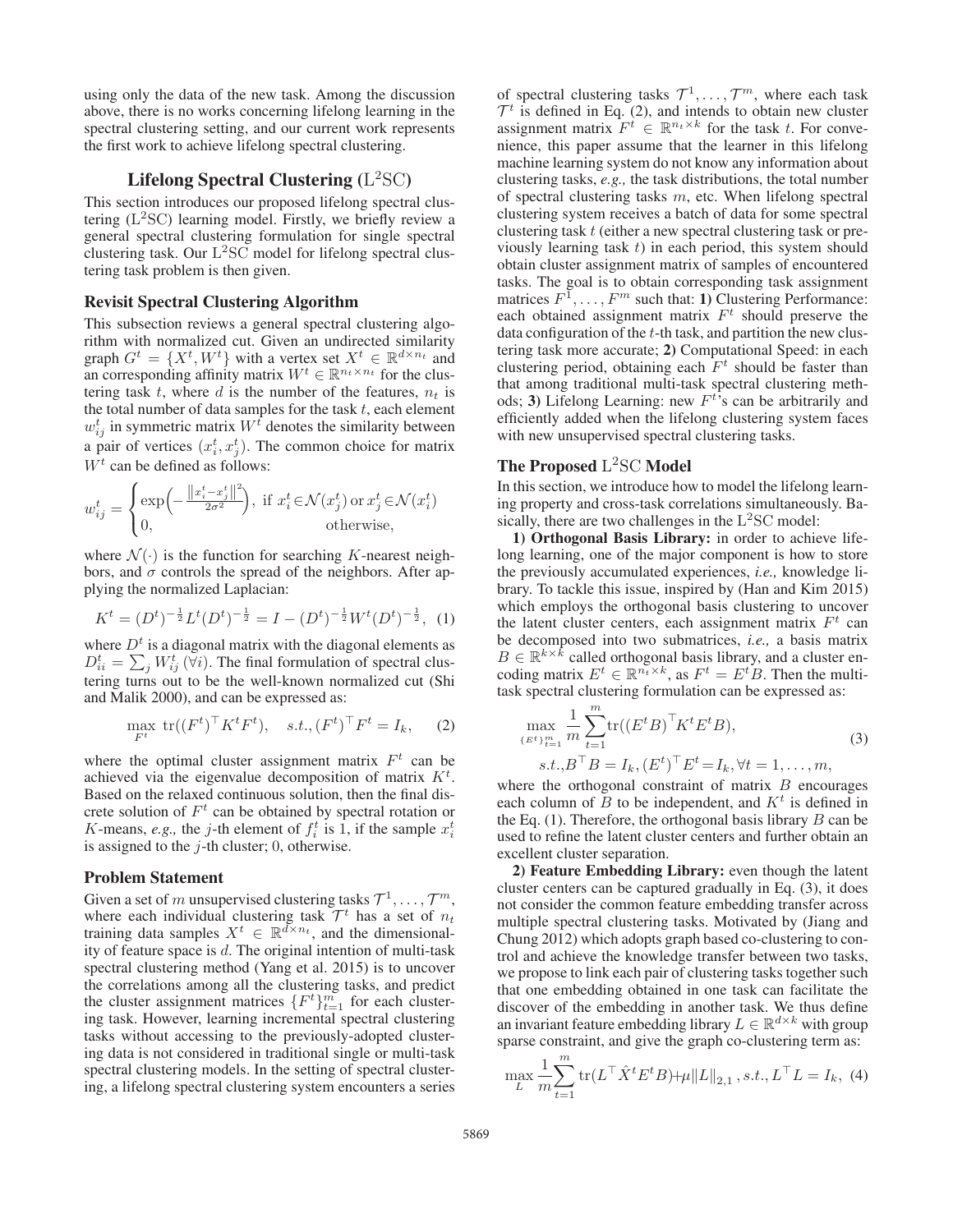Algorithm 1 Lifelong Spectral Clustering  $(L<sup>2</sup>SC)$  Model

- 1: **Input:** Spectral clustering tasks:  $X^1, \ldots, X^m$ , Library:  $B \leftarrow \mathbf{0}_{k \times k}, L \leftarrow \mathbf{0}_{d \times k}, \mu \geq 0, \lambda_t \geq 0, \forall t = 1, \ldots, m,$ Statistical records:  $M_0 \leftarrow \mathbf{0}_{k \times k}, C_0 \leftarrow \mathbf{0}_{d \times k}$ ;
- 2: while Receive clustering task data do
- 3: New *t*-th task:  $(X^t, t)$ ;
- 4: Construct matrices  $\{K^t, \hat{X}^t\}$ ;
- 5: while Not Converge do
- 6: Update  $E^t$  via Eq. (7);
- 7: Update  $B$  via Eq. (10);
- 8: Update L via Eq.  $(14)$ ;
- 9: Update  $\Theta$  via  $\Theta_{ii} = \frac{1}{2||l_i||_2}, (\forall i = 1, \dots, d);$
- 10: end while
- 11: Compute cluster assignment matrices via  $\{E^tB\}_{t=1}^m$ ;
- 12: Compute final indicator matrices via  $K$ -means;
- 13: end while

and  $\hat{X}^t$  for the t-th task is defined as:

$$
\hat{X}^t = (D_1^t)^{-\frac{1}{2}} X^t (D_2^t)^{-\frac{1}{2}},\tag{5}
$$

where  $D_1^t = \text{diag}(X^t \mathbf{1})$ , and  $D_2^t = \text{diag}((X^t)^\top \mathbf{1})$ . Intuitively, with this sharing embedding library  $L$ , multiple spectral clustering tasks can transfer embedding knowledge with each other in a perspective of common feature learning (Argyriou, Evgeniou, and Pontil 2008).

Given the same graph construction method and training data for each spectral clustering task, we solve the optimal cluster assignment matrix  $\{F^t\}_{t=1}^m$  while encouraging each clustering task to share common knowledge in libraries B and  $L$ . By combining these two goals in Eq. (3) and Eq. (4), then lifelong spectral clustering model can be expressed as the following objective function:

$$
\max_{B,L,\{E^t\}_{t=1}^m} \frac{1}{m} \sum_{t=1}^m \left\{ \text{tr}((E^t B)^\top K^t E^t B) + \lambda_t \text{tr}(L^T \hat{X}^t E^t B) \right\} + \mu \|L\|_{2,1},
$$
\n
$$
s.t., B^\top B = I_k, L^\top L = I_k, (E^t)^\top E^t = I_k,
$$
\n(6)

where  $\lambda_t$ 's are the trade-off between the each spectral clustering task with the co-clustering objective. If  $\lambda_t$ 's are set as 0, this model can reduce to the multi-task spectral clustering model with common cluster centers.

### Model Optimization

This section shows how to optimize our proposed  $L<sup>2</sup>SC$ model. Normally, standard alternating direction strategy using all the learned tasks is inefficient to this lifelong learning model in Eq. (6). Our goal in this paper is to build an lifelong clustering algorithm that both CPU time and memory space have lower computational cost than offline manner. When a new spectral clustering task m arrives, the basic ideas for optimizing Eq. (6) is: both L, B and  $E<sup>m</sup>$  should be updated without accessing to the previously learned tasks, *e.g.,* the previous data in matrices  $\{K^t, \hat{X}^t\}_{t=1}^{m-1}$ . In the following, we briefly introduce the proposed update rules, and provide the convergence analysis in the experiment.

Updating  $E^m$  with fixed L and B: With the fixed L and  $\overline{B}$ , the problem for solving encoding matrix  $E^m$  can be expressed as:

$$
\max_{(E^m)^\top E^m = I_k} \text{tr}((E^m B)^\top K^m E^m B) + \lambda_m \text{tr}(L^\top \hat{X}^m E^m B). \tag{7}
$$

With the orthonormality constraint,  $E<sup>m</sup>$  can be updated in the setting of Stiefel manifold (Manton 2002), which is defined by the following Proposition.

**Proposition 1.** Let  $X \in \mathbb{R}^{n \times k}$  be a rank p matrix, where *the singular value decomposition* (i.e.,  $SVD$ ) of X is  $U\Sigma V^{\top}$ . *The projection of matrix* X *on Stiefel manifold is defined as:*

$$
\pi(X) = \underset{Q^{\top} Q = I}{\text{arg min}} \|X - Q\|_{F}^{2}.
$$
 (8)

*The projection could be calculated as:*  $\pi(X) = UI_{n,k}V^{\top}$ .

Therefore, we can update  $E<sup>m</sup>$  by moving it in the direction of increasing the value of the objective function, and the update operator can be given as:

$$
E^m = \pi(E^m + \eta_m \nabla f(E^m)),\tag{9}
$$

where  $\eta_m$  is the step size,  $f(E^m)$  is the objective function of Eq. (7), and  $\nabla f(E^m)$  can be defined as  $2(K^m)^\top E^m BB^\top +$  $\lambda_m(\hat{X}^m)^\top L B^\top$ . To guarantee the convergence of the optimization problem in Eq. (7), we provide a convergence analysis at the experiment section.

Updating B with fixed L and  $\{E^t\}_{t=1}^m$ : With the obtained encoding matrix  $E^m$  for the new coming m-th task, the optimization problem for variable  $B$  can be:

$$
\max_{B^\top B = I_k m} \sum_{t=1}^m \text{tr}(B^\top (E^t)^\top K^t E^t B) + \lambda_t \text{tr}(L^\top \hat{X}^t E^t B). \tag{10}
$$

Based on the orthonormality constraint  $B^{\top}B = I_k$ , we can rewrite Eq. (10) as follows:

$$
\max_{B^\top B = I_k m} \frac{1}{t-1} \sum_{t=1}^m \text{tr}(B^\top ((E^t)^\top K^t E^t + \lambda_t B L^\top \hat{X}^t E^t) B),
$$
  

$$
\Leftrightarrow \max_{B^\top B = I_k} \text{tr}(B^\top (\frac{1}{m} \sum_{t=1}^m (E^t)^\top K^t E^t + \frac{1}{m} \sum_{t=1}^m \lambda_t B L^\top \hat{X}^t E^t) B)
$$
(11)

To better store the previous knowledge of learned clustering tasks, we then introduce two statistical variables:

$$
M_m = M_{m-1} + (E^m)^{\top} K^m E^m, C_m = C_{m-1} + \lambda_m \hat{X}^m E^m,
$$
  
\nwhere  $M_{m-1} = \sum_{t=1}^{m-1} (E^t)^{\top} K^t E^t$ , and  $C_{m-1} = \sum_{t=1}^{m-1} \lambda_t \hat{X}^t E^t$ . Therefore, knowledge of new task is  
\n $(E^m)^{\top} K^m E^m$  and  $\hat{X}^m E^m$ . With *B* as a warm start, so:

$$
B = \underset{B^\top B = I_k}{\arg \max} \text{ tr}(B^\top (M_m/m + BL^\top C_m/m)B). \quad (13)
$$

It is well-known that the solution of  $B$  can be relaxedly obtained by the eigen-decomposition of  $(M_m/m +$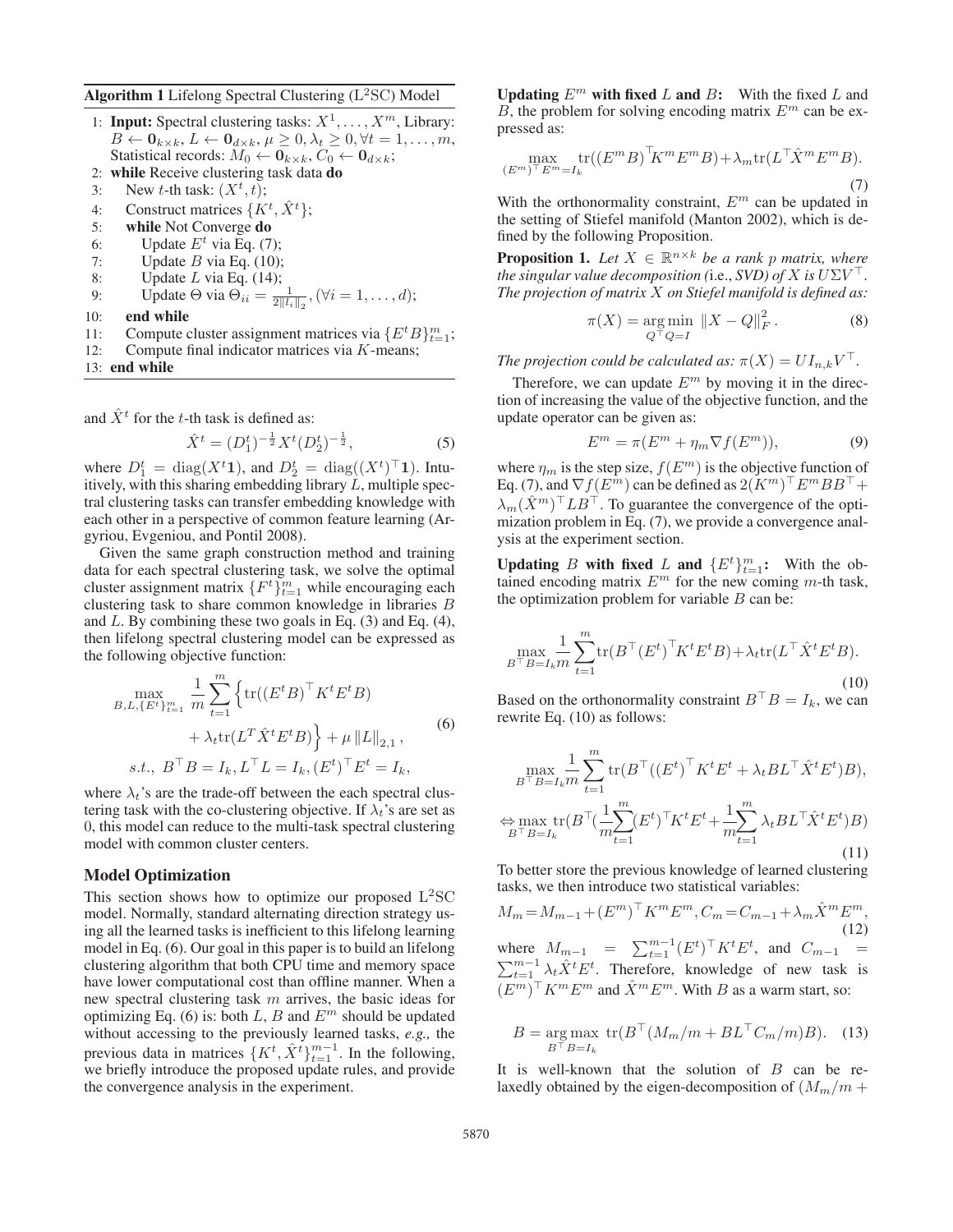$BL^{\top}C_m/m$ ). Notice that even though the input parameter of Eq.  $(13)$  contains B, the above solution is also effective since the proposed algorithm converges very quickly in the online manner.

Updating L with fixed B and  $\{E^t\}_{t=1}^m$ : With the obtained center library  $B$  and encoding matrix  $E^m$  for the new coming  $m$ -th task, the optimization problem for variable  $L$ can be denoted as:

$$
\max_{L^{\top}L=I_{k}} \frac{1}{m} \sum_{t=1}^{m} \lambda_{t} \text{tr}(L^{\top} \hat{X}^{t} E^{t} B) + \mu ||L||_{2,1}, \qquad (14)
$$

and the equivalent optimization problem can be formulated as following equations:

$$
\min_{L^{\top}L=I_{k}} -\text{tr}(L^{\top}(\frac{1}{m}\sum_{t=1}^{m}\lambda_{t}\hat{X}^{t}E^{t})B + \mu\Theta L)),
$$
\n
$$
\Leftrightarrow \min_{L^{\top}L=I_{k}} \left\| L - ((\frac{1}{m}\sum_{t=1}^{m}\lambda_{t}\hat{X}^{t}E^{t})B + \mu\Theta^{-1}L) \right\|_{F}^{2},
$$
\n
$$
\Leftrightarrow \min_{L^{\top}L=I_{k}} \left\| L - (C_{m}B + \mu\Theta^{-1}L) \right\|_{F}^{2},
$$
\n(15)

which is also definition of projection of  $(C_mB + \mu \Theta L)$  on the Stiefel manifold. Further, Θ denotes a diagonal matrix with each diagonal element as:  $\Theta_{ii} = \frac{1}{2||\mathbf{l}_i||_2}$  (Nie et al. 2010), where  $l_i$  is the *i*-th row of  $L$ .

Finally, the cluster assignment matrices for all learned tasks can be computed via  $\{E^{t}B\}_{t=1}^{m}$ , and final indicator matrices are obtained using  $K$ -means. The whole optimization procedure is summarized in Algorithm 1.

### **Experiments**

This section evaluates the clustering performance of our proposed L<sup>2</sup>SC model via several empirical comparisons. We firstly introduce the used competing models. Several adopted datasets and experimental results are then provided, followed by some analyses of our model.

#### Comparison Models and Evaluation

The experiments in this subsection evaluate our proposed  $L<sup>2</sup>SC$  model with three single spectral clustering models, and five multi-task clustering models.

*Single spectral clustering models*: 1) Spectral Clustering (stSC) (Ng, Jordan, and Weiss 2002): standard spectral clustering model; 2) Spectral clustering-union (uSC) (Ng, Jordan, and Weiss 2002): spectral clustering model, which can be achieved via collecting all the clustering task data (*i.e.,* "pooling" all the task data and ignoring the multi-task setting); 3) One-step spectral clustering (OnestepSC) (Zhu et al. 2017): single spectral clustering task model.

*Multi-task clustering models*: 1) Multi-task Bregman Clustering (MBC) (Zhang and Zhang 2011): this model consists of average Bregman divergence and a task regularization; 2) Smart Multi-task Bregman Clustering (SMBC) (Zhang, Zhang, and Liu 2015): unsupervised transfer learning model, which focuses on clustering a small collection of target unlabeled data with the help of auxiliary unlabeled data; 3) Smart Multi-task Kernel Clustering (SMKC) (Zhang, Zhang, and Liu 2015): this model can deal with nonlinear data by introducing Mercer kernel; 4) Multi-Task Spectral Clustering (MTSC) (Yang et al. 2015): this model performs spectral clustering over multiple related tasks by using their inter-task correlations; 5) Multi-Task Clustering with Model Relation Learning (MTCMRL) (Zhang et al. 2018): this model can automatically learn the model parameter relatedness between each pair of tasks.

For the evaluation, we adopt three performance measures: normalized mutual information (NMI), clustering purity (Purity) and rand index (RI) (Schütze, Manning, and Raghavan 2008) to evaluate the clustering performance. The bigger the value of NMI, Purity and RI is, the better the clustering performance of the corresponding model will be. We implement all the models in MATLAB, and all the used parameters of the models are tuned in  $\{10^{-3} \times i\}^{10}_{\frac{1}{60}-1} \cup \{10^{-2} \times i\}$  $i\}_{i=2}^{10}$  ∪  $\{10^{-1} \times i\}_{i=2}^{10}$  ∪  $\{2 \times i\}_{i=1}^{10}$  ∪  $\{40 \times i\}_{i=1}^{20}$ . Although different  $\lambda_t$ 's are allowed for different tasks in our model, this paper we only differentiate between  $\mu$  and  $\lambda = \lambda_t > 0$ .

### Real Datasets & Experiment Results

According to whether the number of cluster center is consistent or not, there are two different scenarios for multi-task clustering tasks: Cluster-consistent and Clusterinconsistent. For the Cluster-consistent dataset, it can be roughly divided into: same clustering task and different clustering tasks with same number of cluster centers. We thus use two datasets in this paper:  $WebKB4<sup>1</sup>$  with 2500 dimensions and Reuters<sup>2</sup> with 6370 dimensions, respectively. For the WebKB4 dataset, which includes web pages collected from computer science department websites at 4 universities: Cornell, Texas, Washington and Wisconsin, and 7 categories. Following the setting in (Zhang et al. 2018), 4 most populous categories (*i.e.,* course, faculty, project and student) are chosen for clustering. Accordingly, for the Reuters dataset, 4 most populous root categories (*i.e.,* economic index, energy, food and metal) are chosen for clustering, and the total number of task is 3. For the Cluster-inconsistent dataset, we also adopt 20NewsGroups<sup>3</sup> dataset with 3000 dimensions by following (Zhang et al. 2018), which consists of the news documents under 20 categories. Since "negative transfer" (Zhou and Zhao 2015) will happen when the cluster centers of multiple consecutive spectral tasks have significant changes, 4 most populous root categories (*i.e.,* comp, rec, sci and talk) are selected for clustering, while the 1-th and 3-th tasks are set as 3 categories, and the 2-th and 4-th tasks are set as 4 categories.

The experimental results (competing models with parameter setting are averaged over 10 random repetitions) are provided in Table 1, Table 2 and Table 3, where the task sequence for our  $L^2SC$  is in a random way. From the presented

<sup>1</sup> http://www.cs.cmu.edu/afs/cs.cmu.edu/project/theo20/www /data/

<sup>2</sup> http://www.cad.zju.edu.cn/home/dengcai/Data/TextData.html 3 http://qwone.com/ jason/20Newsgroups/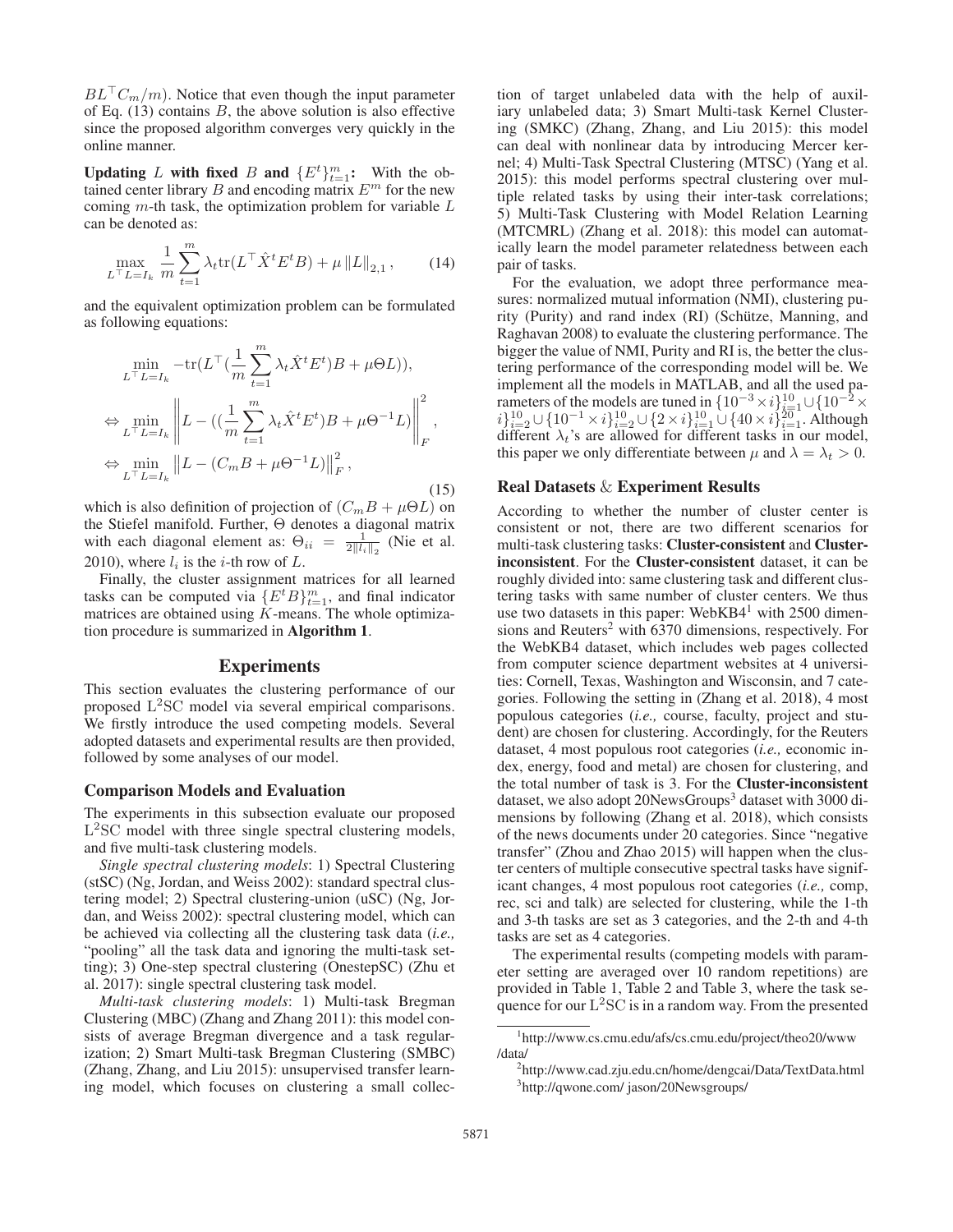|       | Metrics        | stSC             | uSC              | OnestepSC        | MBC              | <b>SMBC</b>      | <b>SMKC</b>      | <b>MTSC</b>      | <b>MTCMRL</b>    | Ours                 |
|-------|----------------|------------------|------------------|------------------|------------------|------------------|------------------|------------------|------------------|----------------------|
|       | Purity(%)      | $62.66 \pm 0.00$ | $59.78 \pm 0.31$ | $66.89 \pm 0.63$ | $63.95 \pm 4.07$ | $64.62 \pm 4.05$ | $60.59 \pm 3.70$ | $65.92 \pm 0.68$ | 74.40±1.16       | $80.00 + 1.25$       |
| Task1 | $NMI(\%)$      | $13.95 \pm 0.00$ | $13.15 \pm 1.68$ | $14.56 \pm 3.44$ | $26.44 \pm 3.73$ | $25.53 \pm 2.74$ | $14.14 \pm 4.38$ | $25.73 \pm 0.98$ | $38.71 \pm 1.47$ | $49.07 \pm 1.41$     |
|       | $RI(\%)$       | $59.89 \pm 0.00$ | $58.83 \pm 0.04$ | $64.76 \pm 1.06$ | $61.64 \pm 3.58$ | $62.58 \pm 2.65$ | $59.45 \pm 1.62$ | $62.85 \pm 0.76$ | 73.47±0.64       | $79.05 \pm 3.67$     |
|       | Purity(%)      | $62.00 \pm 0.00$ | $67.00 \pm 0.28$ | $68.40 \pm 0.02$ | $68.12 \pm 1.81$ | $68.06 \pm 0.92$ | $60.73 \pm 2.56$ | $69.00 \pm 0.84$ | $72.08 \pm 2.19$ | $74.40 \pm 1.13$     |
| Task2 | $NMI(\%)$      | $16.72 \pm 0.00$ | $20.28 \pm 1.81$ | $20.56 \pm 2.39$ | $27.22 \pm 3.92$ | $27.02 \pm 3.61$ | $13.58 \pm 3.52$ | $26.57 \pm 1.63$ | $33.42 \pm 3.25$ | $41.89 \pm 1.49$     |
|       | $RI(\%)$       | $57.12 \pm 0.00$ | $60.38 \pm 2.06$ | $64.81 \pm 1.52$ | $68.04 \pm 2.46$ | $68.32 \pm 3.29$ | $58.31 \pm 1.19$ | $66.57 \pm 0.85$ | $69.94 \pm 1.72$ | $74.79 \pm 0.13$     |
| Task3 | Purity( $\%$ ) | $69.21 \pm 0.27$ | $59.80 \pm 0.27$ | $69.80 \pm 0.55$ | $64.86 \pm 5.36$ | $68.04 \pm 2.28$ | $66.01 \pm 4.13$ | $68.23 \pm 0.55$ | $76.47 \pm 3.15$ | $74.12 \pm 1.10$     |
|       | $NMI(\%)$      | $29.24 \pm 0.30$ | $15.60 \pm 2.42$ | $22.55 \pm 2.36$ | $26.50 \pm 3.97$ | $28.32 \pm 3.86$ | $22.09 \pm 5.95$ | $29.33 \pm 0.99$ | $40.97 \pm 5.26$ | $44.69 \pm 3.68$     |
|       | $RI(\%)$       | $66.57 \pm 0.19$ | $61.84 \pm 0.60$ | $66.16 \pm 0.22$ | $65.86 \pm 4.09$ | $67.34 \pm 3.23$ | $65.02 \pm 2.41$ | $65.56 \pm 0.87$ | 76.34±4.85       | $78.53 \pm 1.97$     |
|       | Purity(%)      | $69.61 \pm 0.00$ | $70.42 \pm 0.23$ | $71.31 \pm 0.92$ | $72.18 \pm 4.17$ | $71.21 \pm 4.08$ | $69.82 \pm 2.58$ | $69.93 \pm 0.46$ | $78.23 \pm 2.68$ | $80.06 \pm 0.18$     |
| Task4 | $NMI(\%)$      | $33.75 \pm 0.00$ | $33.15 \pm 0.49$ | $36.84 \pm 0.59$ | 39.97±5.24       | $39.53 \pm 2.74$ | $30.31 \pm 4.17$ | $45.64 \pm 0.66$ | $49.23 \pm 2.17$ | $49.26 \pm 0.79$     |
|       | $RI(\%)$       | $66.93 \pm 0.00$ | $67.50 \pm 0.54$ | $68.69 \pm 0.94$ | $70.27 \pm 3.59$ | $70.29 \pm 2.65$ | $67.62 \pm 1.85$ | $60.72 \pm 1.15$ | $79.01 \pm 1.54$ | 77.94 $\pm$ 0.97     |
|       | Avg.Purity(%)  | $65.87 \pm 0.07$ | $64.25 \pm 0.27$ | $69.10 \pm 0.53$ | $67.28 + 3.85$   | $67.98 \pm 2.83$ | $64.29 + 3.24$   | $68.27 \pm 0.64$ | $75.19 \pm 2.25$ | $77.14 + 0.92$       |
|       | $Avg.NMI(\%)$  | $23.42 \pm 0.07$ | $20.55 \pm 1.60$ | $23.63 \pm 2.19$ | $30.03 \pm 4.22$ | $30.10 \pm 4.05$ | $20.03 \pm 4.50$ | $31.82 \pm 1.07$ | $40.58 \pm 3.04$ | $46.26 \pm 1.84$     |
|       | $Avg.RI(\%)$   | $62.63 \pm 0.05$ | $62.14 \pm 0.81$ | $66.11 \pm 0.94$ | $66.45 \pm 3.43$ | $70.29 \pm 2.65$ | $62.60 \pm 1.76$ | $63.93 \pm 0.91$ | $74.69 \pm 2.19$ | $77.58 \!\pm\! 1.68$ |

Table 1: Comparison results in terms of 3 different metrics (mean  $\pm$  standard deviation) on WebKB4 dataset.

Table 2: Comparison results in terms of 3 different metrics (mean  $\pm$  standard deviation) on Reuters dataset.

|       | Metrics          | stSC             | uSC              | OnestepSC        | <b>MBC</b>       | <b>SMBC</b>        | <b>SMKC</b>      | <b>MTSC</b>      | <b>MTCMRL</b>    | Ours             |
|-------|------------------|------------------|------------------|------------------|------------------|--------------------|------------------|------------------|------------------|------------------|
| Task1 | Purity(%)        | $95.63 + 0.00$   | $85.44 + 0.00$   | $94.66 + 0.00$   | $73.30 \pm 9.27$ | $89.90 + 1$<br>.40 | $95.75 + 0.72$   | $97.57 + 0.00$   | $97.57 + 0.00$   | $98.06 + 0.00$   |
|       | $NMI(\%)$        | $82.72 \pm 0.00$ | $60.54 + 0.00$   | $75.89 \pm 1.52$ | $61.39 \pm 2.32$ | $77.92 + 3.31$     | $84.17 + 2.05$   | $89.49 + 0.00$   | $89.49 + 0.00$   | $91.19 \pm 0.00$ |
|       | $RI(\%)$         | $94.64 \pm 0.00$ | $82.22 + 0.00$   | $91.44 \pm 1.06$ | $73.83 + 7.26$   | $88.35 \pm 1.77$   | $94.35 + 0.88$   | $96.83 \pm 0.00$ | $96.83 \pm 0.00$ | $97.43 \pm 0.00$ |
|       | Purity $(\%)$    | $84.62 + 0.00$   | $70.00 + 0.00$   | $86.92 \pm 0.00$ | $70.19 + 0.73$   | $92.88 \pm 0.38$   | $90.96 \pm 1.15$ | $96.15 \pm 0.54$ | $97.31 + 0.54$   | $98.23 + 0.09$   |
| Task2 | $NMI(\%)$        | $62.91 \pm 0.00$ | $53.17 + 0.00$   | $64.45 \pm 0.00$ | $53.43 + 7.81$   | $79.54 \pm 1.27$   | $75.76 + 2.65$   | $84.89 \pm 1.62$ | $88.93 + 2.46$   | $91.70 + 1.01$   |
|       | $RI(\%)$         | $80.83 \pm 0.00$ | $75.95 \pm 0.00$ | $82.52 \pm 0.00$ | $71.77 \pm 1.08$ | $90.44 \pm 0.44$   | $88.12 \pm 1.35$ | $95.07 \pm 0.55$ | $96.41 \pm 0.77$ | $98.11 \pm 0.05$ |
|       | Purity( $\%$ )   | $75.26 \pm 0.00$ | $82.63 + 0.00$   | 76.05±1.86       | $72.36 + 9.78$   | $75.24 \pm 2.98$   | $76.50 + 2.07$   | $90.79 \pm 0.37$ | $94.21 + 0.00$   | $95.26 + 0.74$   |
| Task3 | $NMI(\%)$        | $54.00 \pm 0.00$ | $59.85 \pm 0.00$ | $61.74 \pm 1.44$ | $46.35 + 6.70$   | $54.11 \pm 5.41$   | $52.72 + 2.79$   | $73.37 \pm 0.66$ | $79.45 + 0.00$   | $78.62 + 0.47$   |
|       | $RI(\%)$         | $70.14 \pm 0.00$ | $78.01 \pm 0.00$ | $74.64 \pm 1.54$ | $74.34 \pm 3.64$ | $70.01 \pm 4.33$   | $72.73 + 2.89$   | $88.33 \pm 0.49$ | $93.13 \pm 0.00$ | $93.07 \pm 0.51$ |
|       | $Avg.Purity(\%)$ | $85.17 \pm 0.00$ | $79.36 + 0.00$   | $85.88 \pm 0.62$ | $71.95 + 6.59$   | $86.01 + 1.59$     | $87.74 + 1.32$   | $94.96 \pm 0.46$ | $96.36 + 0.18$   | $97.18 + 0.74$   |
|       | $Avg.NMI(\%)$    | $66.54 \pm 0.00$ | 79.36±0.18       | $67.35 \pm 0.99$ | $53.72 \pm 5.61$ | $70.52 \pm 3.33$   | $70.88 + 2.50$   | $83.63 + 1.14$   | $85.96 + 0.82$   | $87.71 + 0.47$   |
|       | $Avg.RI(\%)$     | $81.87 \pm 0.00$ | 78.73±0.90       | $82.87 \pm 0.87$ | $73.31 \pm 7.33$ | $82.93 \pm 2.18$   | $85.07 + 1.71$   | $93.54 + 0.52$   | $95.45 \pm 0.26$ | $96.23 \pm 0.50$ |

results, we can notice that: 1) Our proposed lifelong spectral clustering model outperforms the single-task spectral clustering methods, since  $L^2$ SC can exploit the information among multiple related tasks, whereas the single-task spectral clustering model only use the information within each task. MTCMRL performs worse than our proposed L<sup>2</sup>SC in most cases, because even though it incorporates the crosstask relatedness with the linear regression model, it does not consider the feature embedding correlations among each pair of clustering tasks. The reason why MTCMRL performs better than our  $L<sup>2</sup>SC$  in Task1 of 20NewsGroups is that we set  $k = 4$  in this **Cluster-inconsistent** dataset, whereas the number of cluster center is 3 in Task1. 2) In addition to MTCMRL and single-task spectral clustering models, our L<sup>2</sup>SC performs much better than the comparable multi-task clustering model cases. It is because that  $\rm L<sup>2</sup>SC$  can not only learn the latent cluster center between each pair of tasks via the orthogonal basis library  $B$ , but also control the number of embedded features common across the clustering tasks. 3) Additionally, Table 4 also shows that the runtime comparisons between our  $L^2$ SC model and other single/multitask clustering models.  $L^{2}SC$  is faster and better than the most multi-task clustering models on WebKB, Reuters and 20NewsGroups datasets, *e.g.,* SMBC and MTSC, also OnestepSC. However,  $L^2$ SC is little slower than stSC and uSC. This is because both stSC and uSC can obtain the cluster assignment matrix via closed-form solution, *i.e.,* eigenvalue decomposition of the  $K<sup>t</sup>$  in Eq. (2). We perform all the experiments on the computer with Intel i7 CPU, 8G RAM.



Figure 2: The influence of the number of learned tasks on WebKB4 datasets in terms of Purity and NMI metrics, where the vertical and horizontal axes denote the clustering performance and number of learned tasks, respectively. The initial clustering performance of each task (except for the first task) of each dataset is achieved using stSC algorithm.

Evaluating Lifelong learning: This subsection studies the lifelong learning property of our  $L<sup>2</sup>SC$  model by following (Ruvolo and Eaton 2013), *i.e.,* how well the clustering performance will be as the number of clustering tasks  $t$ increases. We adopt the WebKB4 dataset, set the sequence of learned t tasks as: Task1, Task2, Task3 and Task4, and present the clustering performance in Figure 2. Obviously, as new clustering task is imposed step-by-step, the performances (*i.e.,* Purity and NMI) for both learned and learning task are improved gradually when comparing with stSC (initial clustering result of each line in Figure 2), which justifies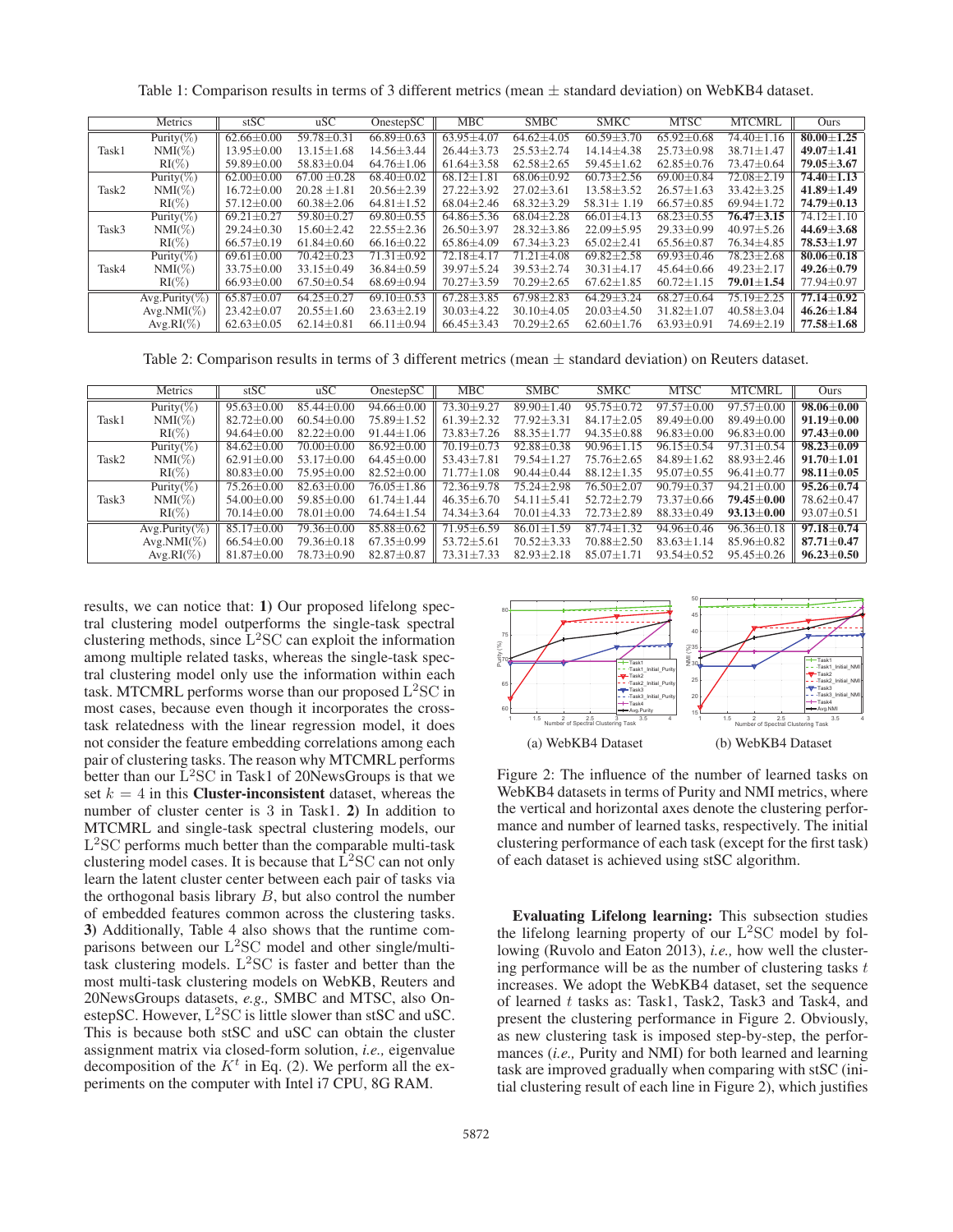Table 3: Comparison results in terms of 3 different metrics (mean ± standard deviation) on 20NewsGroups dataset.

|       | Metrics            | stSC             | uSC              | OnestepSC        | MBC              | <b>SMBC</b>                 | <b>SMKC</b>      | <b>MTSC</b>      | <b>MTCMRL</b>    | Ours             |
|-------|--------------------|------------------|------------------|------------------|------------------|-----------------------------|------------------|------------------|------------------|------------------|
| Task1 | Purity(%)          | $63.89 \pm 0.15$ | $44.52 \pm 0.49$ | $66.53 \pm 1.98$ | $47.69 + 2.13$   | $50.45 \pm 5.41$            | $73.89 + 1.36$   | $77.27 + 0.78$   | $81.59 + 1.45$   | $81.05 + 1.05$   |
|       | $NMI(\%)$          | $30.77 \pm 0.33$ | $4.35 \pm 0.33$  | $38.74 \pm 1.10$ | $19.29 \pm 2.76$ | $24.80 \pm 3.18$            | $37.75 \pm 2.68$ | $45.35 \pm 0.83$ | $49.38 \pm 1.55$ | $46.38 \pm 0.62$ |
|       | $RI(\%)$           | $61.27 \pm 0.30$ | $56.32 \pm 0.24$ | $65.54 \pm 1.48$ | $48.93 \pm 7.45$ | $54.19 \pm 0.72$            | $72.09 \pm 1.17$ | $74.31 \pm 0.69$ | $78.45 \pm 1.47$ | $78.60 \pm 0.15$ |
|       | Purity(%)          | $53.54 \pm 0.48$ | $40.89 \pm 0.00$ | $55.97 \pm 0.13$ | $48.56 \pm 2.96$ | $50.46 \pm 1.31$            | $66.81 \pm 1.44$ | $63.55 \pm 0.78$ | $65.06 \pm 0.77$ | $73.47 \pm 0.09$ |
| Task2 | $NMI(\%)$          | $34.68 \pm 0.20$ | $9.92 + 0.00$    | $32.86 \pm 0.08$ | $21.27 + 3.45$   | $23.23 \pm 7.97$            | $40.76 \pm 2.88$ | $42.52 + 0.33$   | $44.21 + 0.39$   | $52.75 \pm 0.41$ |
|       | $RI(\%)$           | $60.08 \pm 0.66$ | $65.51 \pm 0.00$ | $62.54 \pm 0.17$ | $64.31 \pm 2.16$ | $63.82 \pm 4.60$            | $76.26 \pm 1.01$ | $70.23 \pm 0.21$ | $72.19 \pm 0.18$ | $81.17 \pm 0.05$ |
| Task3 | Purity(%)          | $59.07 \pm 0.00$ | $54.74 + 0.00$   | $59.87 \pm 1.68$ | $49.85 \pm 3.05$ | $\overline{52.34} \pm 1.43$ | $60.40 \pm 2.15$ | $68.86 \pm 1.26$ | $77.86 \pm 0.69$ | $83.73 \pm 0.11$ |
|       | $NMI(\%)$          | $34.58 \pm 0.09$ | $17.63 \pm 0.00$ | $39.25 \pm 1.93$ | $20.53 \pm 5.41$ | $23.37 \pm 4.01$            | $30.24 \pm 1.12$ | $38.81 \pm 1.56$ | $46.05 \pm 1.31$ | $55.54 \pm 0.37$ |
|       | $RI(\%)$           | $61.08 \pm 0.01$ | $58.10 \pm 0.00$ | $61.47 \pm 1.51$ | $48.35 \pm 2.76$ | $52.67 \pm 0.89$            | $65.23 \pm 0.98$ | $64.06 \pm 1.30$ | $75.14 \pm 0.58$ | $82.06 \pm 0.14$ |
|       | Purity $(\%)$      | $51.51 \pm 0.14$ | $52.35 \pm 0.45$ | $54.37 \pm 0.29$ | $46.33 \pm 2.86$ | $75.18 + 4.77$              | $68.69 \pm 0.35$ | $67.35 \pm 0.35$ | 74.85±0.89       | $72.08 \pm 3.19$ |
| Task4 | $NMI(\%)$          | $32.53 \pm 0.32$ | $26.13 \pm 0.87$ | $34.12 \pm 0.73$ | $21.37 \pm 3.48$ | $44.09 \pm 4.78$            | $41.15 \pm 0.95$ | $44.03 \pm 0.31$ | $54.02 \pm 0.65$ | $56.71 \pm 1.33$ |
|       | $RI(\%)$           | $52.54 \pm 0.19$ | $64.70 \pm 0.25$ | $56.27 \pm 0.38$ | $46.61 \pm 2.70$ | 78.99±2.71                  | $74.68 \pm 0.41$ | $70.35 \pm 0.41$ | 78.56±0.74       | $82.29 \pm 1.25$ |
|       | Avg.Purity( $\%$ ) | $56.99 + 0.19$   | $48.12 \pm 0.23$ | $59.18 \pm 1.02$ | $48.11 \pm 2.75$ | $57.01 \pm 4.35$            | $67.45 \pm 1.33$ | $69.25 \pm 0.64$ | $74.91 \pm 0.93$ | $77.73 \pm 1.11$ |
|       | $Avg.NMI(\%)$      | $33.03 + 0.24$   | $14.51 \pm 0.30$ | $36.24 \pm 0.96$ | $20.62 + 3.78$   | $28.12 + 4.98$              | $37.48 + 1.93$   | $42.68 + 0.76$   | $48.39 + 0.98$   | $52.84 \pm 0.68$ |
|       | $Avg.RI(\%)$       | $58.73 \pm 0.29$ | $61.16 \pm 0.12$ | $61.46 \pm 0.89$ | $52.05 \pm 3.77$ | $62.42 \pm 2.23$            | $72.07 \pm 0.89$ | 69.74 $\pm$ 0.41 | $76.15 \pm 0.85$ | $81.12 \pm 0.39$ |
|       |                    |                  |                  |                  |                  |                             |                  |                  |                  |                  |

Table 4: Runtime (seconds) on a standard CPU of all competing models.

|                  |                 | uSC             | OnestepSC           | MBC              | SMBC             | <b>SMKC</b>       | <b>MTSC</b>      | <b>MTCMRL</b>                        | Jurs            |
|------------------|-----------------|-----------------|---------------------|------------------|------------------|-------------------|------------------|--------------------------------------|-----------------|
| WebKB4(s)        | $22+0.01$       | $21 + 0.03$     | $600.91 + 26.60$    | $6.97 + 1.08$    | $577+0.14$       | $3479 + 047$      | $69.72 + 1.26$   | $1451+130$                           | $2.69 \pm 0.02$ |
| Reuters(s)       | $0.87 + 0.20$   | $31 + 0.22$     | $141047 + 4747$     | $391 + 019$      | $5.47 + 0.14$    | $1686+0.84$       | 71.79+1.20       | $8.26 + 0.28$                        | $1.32 + 0.01$   |
| 20News Groups(s) | $2.92 \pm 0.07$ | $5.27 \pm 0.02$ | $3500.16 \pm 77.70$ | $19.19 \pm 1.04$ | $26.54 \pm 1.30$ | $316.22 \pm 3.53$ | $44.01 \pm 3.53$ | $384.52 \pm 19.55$   9.95 $\pm$ 0.29 |                 |



Figure 3: Parameter analysis of our proposed  $L<sup>2</sup>SC$  model on WebKB4 dataset.

 $L<sup>2</sup>SC$  can accumulate continually knowledge and accomplish lifelong learning just like "human learning". Furthermore, the performance of early clustering tasks can improve obviously than succeeding ones, *i.e.,* the early spectral clustering tasks can benefit more from the stored knowledge than later ones.

Parameter Investigation: In order to study how the parameters  $\lambda$  and  $\mu$  affect the clustering performance of our  $L<sup>2</sup>SC$ . For the WebKB4 dataset, we repeat the  $L<sup>2</sup>SC$  ten times by fixing one parameter and tuning the other parameters in [0.001, 0.01, 0.1, 1, 10, 100]. As depicted in Figure 3, we can notice that clustering performance changes with different ratio of parameters, which give the evidence that the appropriate parameters can make the generalization performance better, *e.g.*,  $\lambda = 100$  for WebKB4 dataset.

Convergence Analysis: To investigate the convergence of our proposed optimisation algorithm for solving L<sup>2</sup>SC model, we plot the value of total loss terms for each new task on WebKB4 and 20NewsGroups datasets. As shown in Figure 4, the objective function values increase with respect to iterations, and the values for each new task approach to be



Figure 4: Convergence analysis of our proposed  $L<sup>2</sup>SC$ model on (a) WebKB4 and (b) 20NewsGroups datasets, where lines with different colors denote different tasks in each dataset.

a fixed point after a few iterations (*e.g.,* less than 20 iteration for Task 4 on both datasets), *i.e.,* although the convergence analysis of  $L<sup>2</sup>SC$  cannot be proved directly in our paper, we find it converge asymptotically on the real-world datasets.

### Conclusion

This paper studies how to add spectral clustering capability into original spectral clustering system without damaging existing capabilities. Specifically, we propose a lifelong learning model by incorporating spectral clustering: lifelong spectral clustering  $(L^2SC)$ , which learns a library of orthogonal basis as a set of latent cluster centers, and a library of embedded features for all the spectral clustering tasks. When a new spectral clustering task arrives,  $L<sup>2</sup>SC$  can transfer knowledge embedded in the shared knowledge libraries to encode the coming spectral clustering task with encoding matrix, and redefine the libraries with the fresh knowledge. We have conducted experiments on several real-world datasets; the experimental results demonstrate the effectiveness and efficiency of our proposed L<sup>2</sup>SC model.